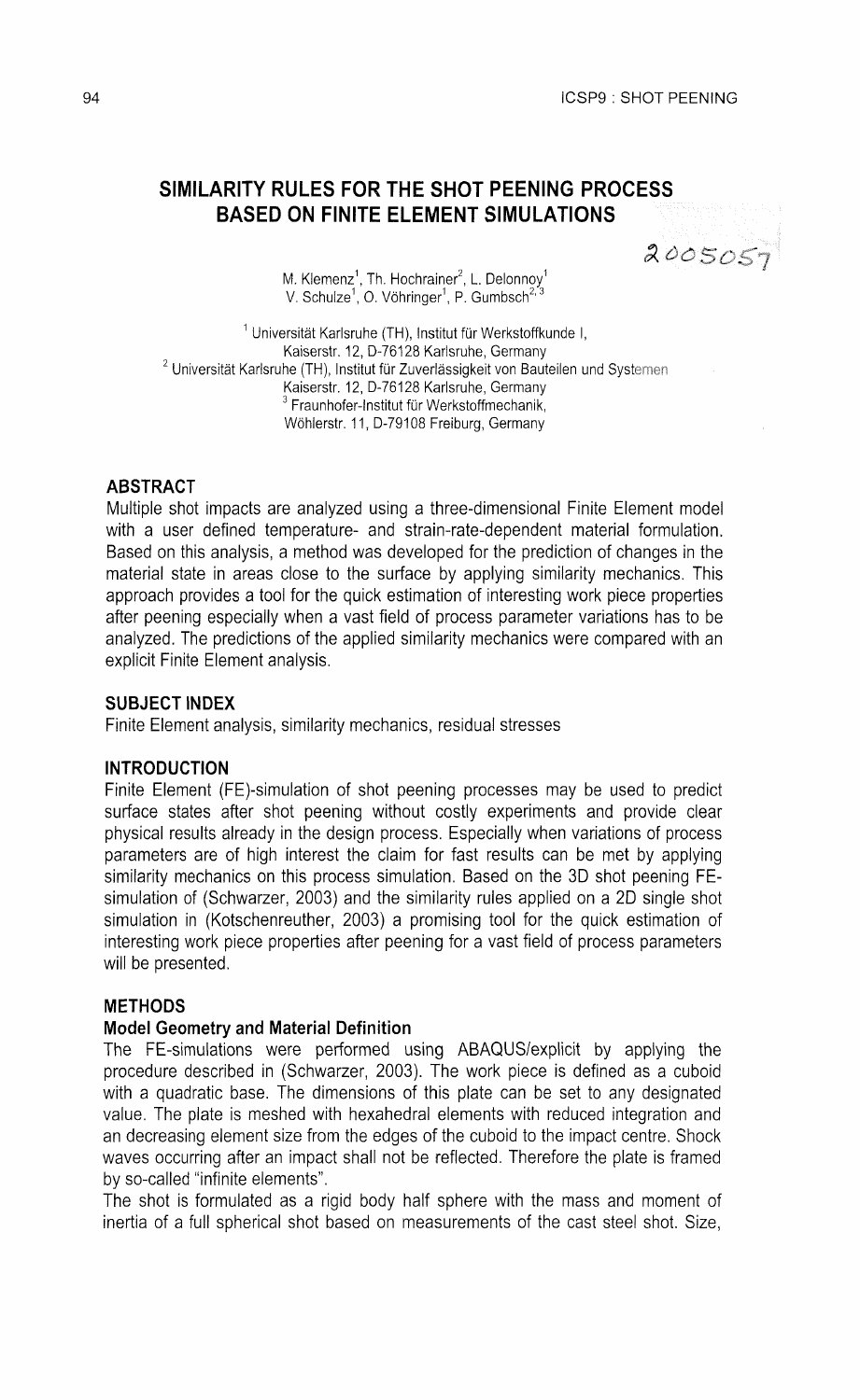kinematics, impact location and order are parameterized and allow a vast field of a single or combined variation of the typical shot peening parameters.

The behaviour of the work piece material, quenched and tempered steel AlSl 4140 (German grade: 42CrMo4), was properly described using a constitutive law considering the influence of temperature and strain-rate on the flow stress on the basis of thermally activated dislocation slip (Schulze, 2000). It was implemented into the finite element code using a user subroutine VUMAT (Kotschenreuther, 2003), (Schwarzer, 2003) together with the work hardening behaviour using a "generalized Voce" constitutive equation according to (Tome, 1984). The material behaviour was calculated adiabatically since 3D-elements with thermo-mechanical coupling were not available in the FE code. The lack of heat conduction can be tolerated for the realistic impact duration of few microseconds. The complete formulation consists of 9 material parameters that were determined by a numerical fit of data obtained from tensile tests at different temperatures and strain-rates to the material law similarly to (Schulze 2000). By comparing the shape of simulated and experimentally produced shot impacts, the material law could be validated.

To describe the contact between shot and work piece, isotropic Coulomb friction with a coefficient of friction  $\mu$  = 0.4 is used. The cast steel shot is modelled as a rigid body with a density of 7.85  $q/cm<sup>3</sup>$ .

To achieve a realistic modelling of a shot peening process an arrangement of the spheres was chosen that provides a closest packed dimple pattern on the surface with a certain impact order of the shots (Fig. 1). The grey marked inner area which can be approximated with a circle was used for the calculation of residual stress profiles.

As shown in (Schwarzer, 2003) the fact that the shots impact one after the other instead **Fig.** 1: Arrangement and order of of impacting simultaneously has great impacts as well as area evaluated to influence on the developing residual calculate the residual stress profile stresses due to inhomogeneous plastic and roughness deformations and therefore changes in the local stress states.





### Similarity **Mechanics**

According to the Buckingham theorem (Buckingham, 1914), a dimensionless output value a of a physical problem depends only on  $p = n - q$  dimensionless numbers  $D_1$ ,  $\ldots$ ,  $D_n$ , where n is the number of influence parameters and q is the rank of the dimension matrix (Kotschenreuther, 2003).

In this study the influence parameters are: shot diameter  $d$ , shot velocity  $v$ , impact angle  $\alpha$ , distance between dimple centres *l* determining coverage, initiate temperature  $T<sub>i</sub>$ , friction coefficient  $\mu$ , Young's modulus E, Poisson's ratio  $\nu$ , density of plate and shot  $\rho_p$  and  $\rho_s$  and the above mentioned 9 remaining material parameters, hence altogether 19 influence parameters. Further parameters characterizing the impact arrangement and sequence are not considered here and were always kept constant.

In this case the rank of the dimension matrix equals the number of the relevant fundamental units: length, mass, time and temperature. That means that to fully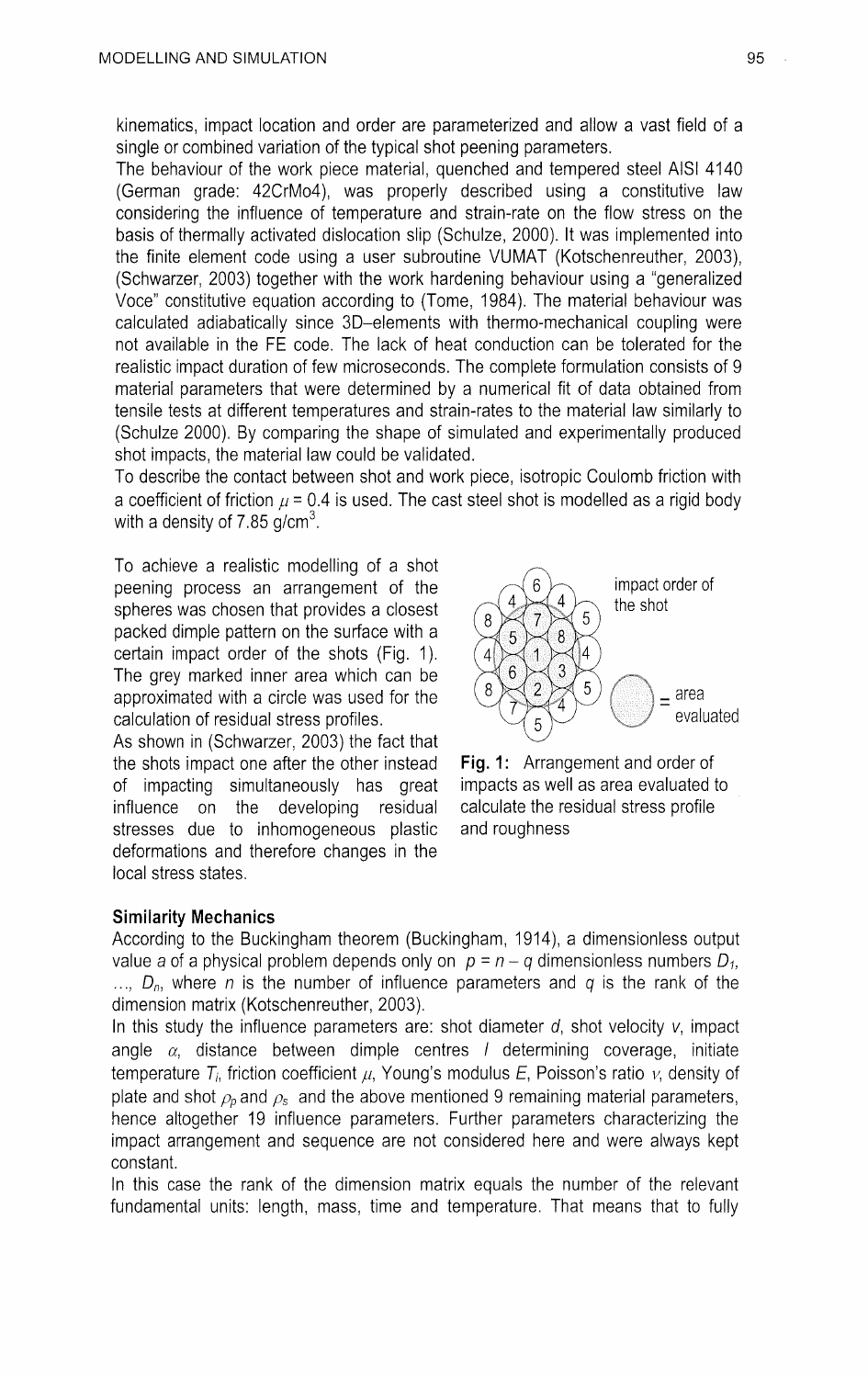describe the scaling problem of the impacts it is necessary to consider  $p = 19 - 4 =$ 15 dimensionless numbers. The knowledge of the functional dependencies of a dimensionless output a on the 15 numbers  $a = a (D_1, ..., D_{15})$  would then completely describe the scaling problem.

As previously described in (Kotschenreuther, 2003) the choice of the dimensionless numbers is done in a way that whenever possible, each varying influence parameter only affects a single number. As can be seen below the shot velocity for example only affects the so called Cauchy number, giving the ratio of the impact velocity to the internal sound velocity of the plate.

Three process parameters and hence their according similarity numbers were varied:

$$
Si = \frac{\dot{\varepsilon}_0 d}{\sqrt{\frac{E}{\rho_\rho}}}, \qquad Ca = \frac{V}{\sqrt{\frac{E}{\rho_\rho}}}, \qquad \alpha \qquad (1)
$$

where  $Si$  is the size number representing the shot diameter. Ca is the Cauchy number describing the shot velocity,  $\alpha$  is the angle between the normal to the work piece surface and the impact velocity vector. The remaining 12 dimensionless numbers were kept constant and describe the coverage, the initial process temperature, the friction and the material properties.

#### **Dimensionless Output Values**

The results of the simulation were evaluated using the characteristics of the residual stress profile in a dimensionless manner. In order to get normalized values the residual stress components perpendicular and parallel to the projection of the velocity onto the surface at the surface and in the maximum  $\sigma_{0}^{RS}$ ,  $\sigma_{0}^{RS}$  and  $\sigma_{\text{max}}^{RS}$  were related to the Young's Modulus  $E$ . The depths of maximum and zero residual stresses  $z_{max}$ and  $z_0$  as well as the roughness  $R_t$  of the dimples were related to the shot diameter d.

## **Estimation of Output Values**

The determination of the full functional dependence of an output variable a on the 15 similarity numbers would exceed a maintainable computational effort. Therefore only the 3 process parameters were taken into account and as further simplification, a product ansatz, stating

$$
a(Si, Ca, \alpha) = \frac{1}{a_0^2} \cdot a_{Si}(Si) \cdot a_{Ca}(Ca) \cdot a_{\alpha}(\alpha)
$$
 (2)

was made, where  $a_0$  represents the output value for standard material and process parameters and  $a_i(i)$  are functional descriptions of the influence of the dimensionless input parameter i on the output parameter when all other input parameters were kept constant at standard values Si<sub>0</sub> = 1.10 · 10<sup>9</sup> (acc. to d = 0.564 mm), Ca<sub>0</sub> = 6.77 · 10<sup>-3</sup> (acc. to  $v = 35$  m/s) and  $\alpha_0 = 0^\circ$ .

With tolerable computational costs of hardly more than a dozen of calculation variations for the deduction of the one dimensional functional relationships it is possible to determine interesting output values for arbitrary input values within minutes by using the product ansatz whereas a single FE-analysis and its evaluation take about 24 hours in this example. The impressive time advantage of the product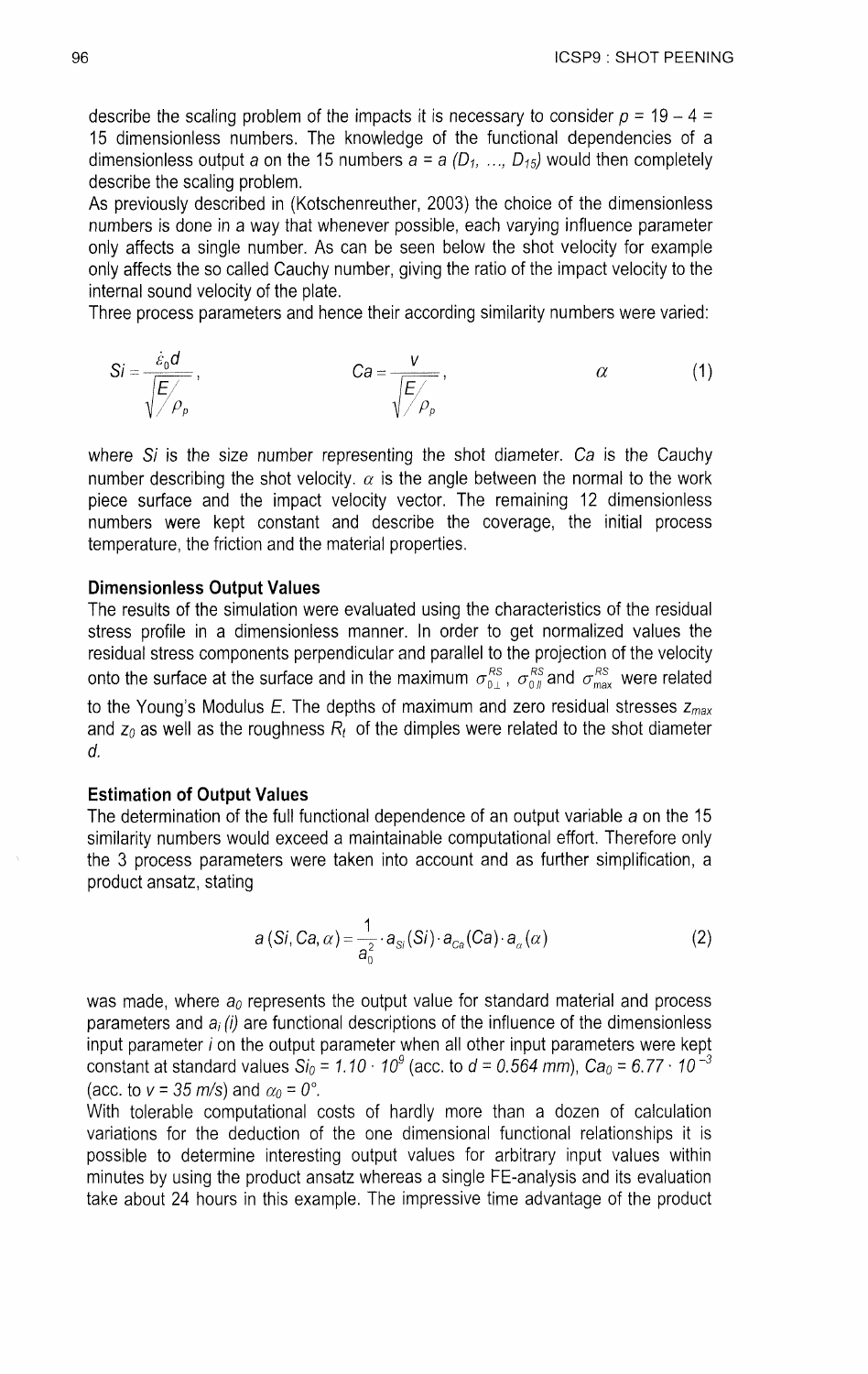ansatz is then given when the number of different parameter variations that are of possible interest exceeds the number of necessary FE-analyses for the determination of the functional dependence of the output values from one input value.

## RESULTS

The two charts in Fig. 2 show the dependence of the dimensionless output values on the Si-number with a variation range of  $0.5 - 3.5 Si_0$  while all other 14 input values remained constant. Results of the computations with standard values are highlighted with larger symbols. With increasing Si-number the normalized maximum and surface residual stresses decrease slightly although the impact energy, proportional to the shot mass, increases with the third power of the diameter. This development of the residual stresses can be explained considering Hertzian stress theory with higher and sharper stress distribution caused by decreasing radii of the contact partners. Despite an impact angle of  $\alpha_{0} = 0^{\circ}$  the residual stress components in two perpendicular directions spanning the surface of the work piece differ systematically of about 20 %. This may be an artefact caused by the asymmetric impact order in the simulation. A total constancy of the dimensionless ratio  $z/d$  over Si was determined for the depth of the maximum stresses, the zero-crossing depth of the stresses and the output value for the roughness depth  $R_t$  / d meaning that the bare depth and roughness values increase linearly with ascending shot diameter.



**Fig. 2:** Dimensionless output values vs. Si for constant  $Ca = Ca_0$  and  $\alpha = \alpha_0$ 



**Fig. 3:** Dimensionless output values vs. Ca for constant  $Si = Si_0$  and  $\alpha = \alpha_0$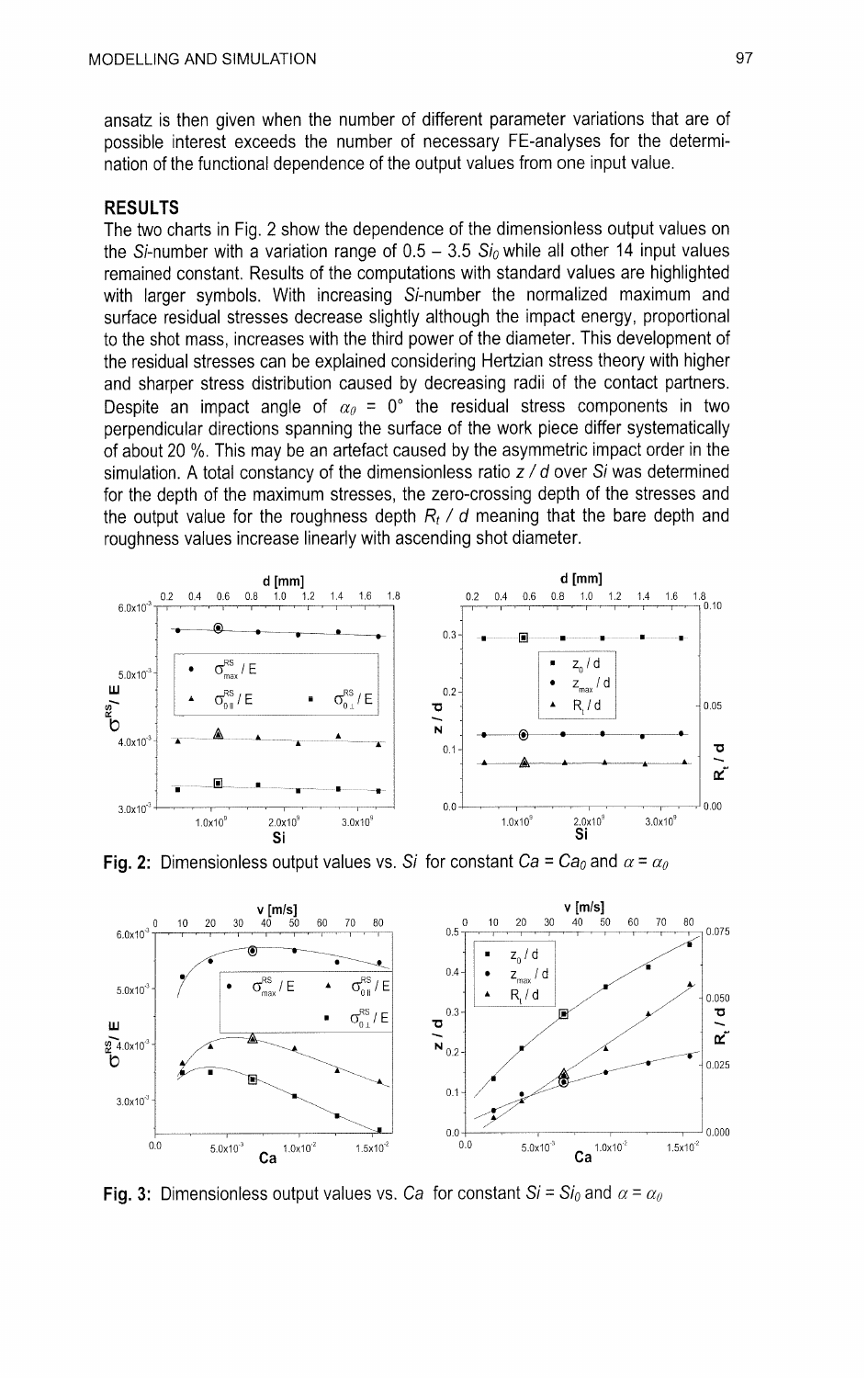In Fig. 3 the investigated output values for a Ca-variation of a shot velocity range from 10 to 80 mls are shown. The average residual stresses initially increase, reach a maximum value for medium Ca-numbers or velocities and decrease for increasing Ca. This can be attributed to the softening influence due to the high temperature caused by heat generation in the plate by plastic deformation, which exceeds the hardening influence of increasing strain rate at high Ca-values . In contrast, the diminishing total impact energy and smaller strain rates cause the small  $\sigma^{RS}$  / E values for small Ca-numbers. The normalized depth values  $z_0/d$  and  $z_{\text{max}}/d$  show a degressive growth and an increasing difference between the two output values with increasing Ca. The roughness ratio  $R_t/d$  linearly increases with increasing Ca.



**Fig. 4:** Dimensionless output values vs.  $\alpha$  for constant  $Si = Si_0$  and  $Ca = Ca_0$ 

As can be seen in Fig. 4 for varying impact angles there is a difference between the surface residual stresses perpendicular and parallel to the velocity projection. The smaller constraint in the parallel direction and the higher shear components result in smaller  $\sigma^{RS}$  / E values for increasing impact angles while the values in the perpendicular direction increase slightly. Both  $z_0$  / *d* and  $z_{max}$  / *d* show a negative parabolic course with increasing  $\alpha$  but the influence of the impact angle is less distinct for  $z_{max}$  / *d* than for  $z_0$  / *d*. The influence of  $\alpha$  on  $R_t$  / *d* is marginal from 0 to 40" and leads only for higher impact angles to reduced *Rt/d* values.

In order to test the product ansatz for evaluating the influence of changes in multiple input parameters the output values were compared with the results of an explicit FEcalculation. Therefore all three process parameters were set to a value significantly different from the standard. The chosen parameters are as follows:  $Si_1 = 2.74 \cdot 10^9$  (d<sub>1</sub> = 1.41mm),  $Ca_1$  = 1.26  $\cdot$  10<sup>-2</sup> ( $v_1$  = 65 m/s),  $\alpha_1$  = 30°. The dimensionless output values were determined according to equation (2).

The results of the interesting output values are given in Tab. 1 and show remarkable accordance for the normalized maximum residual stress component and the zeroand maximum-stress depth values with a relative error of less than 3 %. The relative differences of 6 to 10 % for the output values of the residual surface stresses and the roughness may still be improved for accurate predictions in the late dimensioning process. Anyhow, it is obvious that the product ansatz is a powerful method for surface characteristics after shot peening processes.